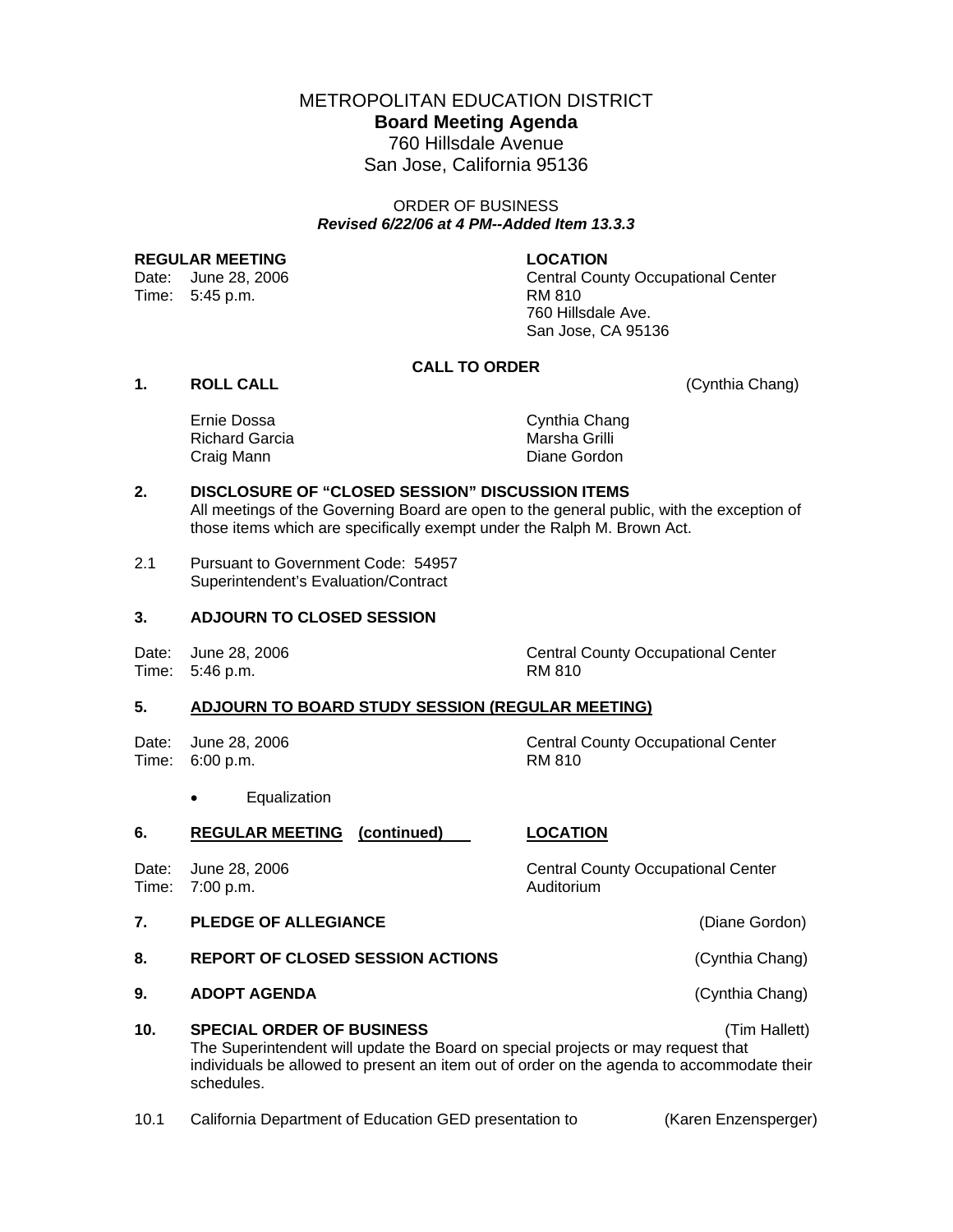Heather Bryant-highest scoring GED student in California

# **11. PUBLIC PRESENTATIONS & REPORTS**

11.1 Public Comments (Cynthia Chang)

This portion of the agenda provides an opportunity for members of the public to directly address the Governing Board on any item of interest to the public; however provisions of the Brown Act preclude any action being taken on any item not appearing on the posted agenda for action. Time limits allocated to the public testimony are 2 minutes for individuals and 5 minutes for organizations.

## **12.0 APROVAL OF MINUTES** (Cynthia Chang)

12.1 Action Item: Approval of Minutes of Regular Board Meeting, June 14, 2006.

# **13.0 CONSENT CALENDAR**

All matters listed under the Consent Calendar are considered by the Governing Board to be routine and will be enacted in one motion. There will be no discussion of these items prior to the time the Board considers the motion, unless members of the Board or the Superintendent request specific items to be discussed and/or removed from the Consent Calendar.

The Superintendent recommends approval of Consent Calendar items 13.1.1 through 13.3.2

**\* \* \* \* \* \* \* \* \* \* \* \* \* \* \* \* \* \* \* \*** 

# **13.1 BUSINESS AND FINANCIAL FUNCTIONS**

| 13.1.1 Action Item:      | Approve June Board Warrant Approval List                                                                                                                                                                                                                                                                               | (Paul Hay) |
|--------------------------|------------------------------------------------------------------------------------------------------------------------------------------------------------------------------------------------------------------------------------------------------------------------------------------------------------------------|------------|
|                          | RECOMMENDATION: That the Governing Board approve the following warrant registers:<br>#92722860-#92722927, dated June 2, 2006; #92725403-#92725489,<br>dated June 8, 2006; #92727687-#92727727, dated June 14, 2006;<br>#92729119-#92729199, dated June 16, 2006.<br>(Budget Source: As indicated on Warrant Registers) |            |
| 13.1.2 Action Item:      | Approve Consultant Services Contract with School Services of California,<br>Inc., (SSC) for Fiscal Budget Services                                                                                                                                                                                                     | (Paul Hay) |
|                          | RECOMMENDATION: That the Governing Board approve the contract with School Services of<br>California, Inc. for fiscal budget services in the amount of \$1,980, plus actual expenses.                                                                                                                                   |            |
| 13.1.3 Action Item:      | Approve Lease Agreement: Santa Clara County Office of Education,<br><b>Head Start Program</b>                                                                                                                                                                                                                          | (Paul Hay) |
| Hillsdale Ave, San Jose. | RECOMMENDATION: That the Governing Board approve the two-year Lease Agreement<br>between MetroED and the Santa Clara County Office of Education for Head Start facilities at 760                                                                                                                                       |            |
| 13.1.4 Action Item:      | Approve Transportation Contract: Laidlaw Transit, Inc. dba Laidlaw<br><b>Education Services</b>                                                                                                                                                                                                                        | (Paul Hay) |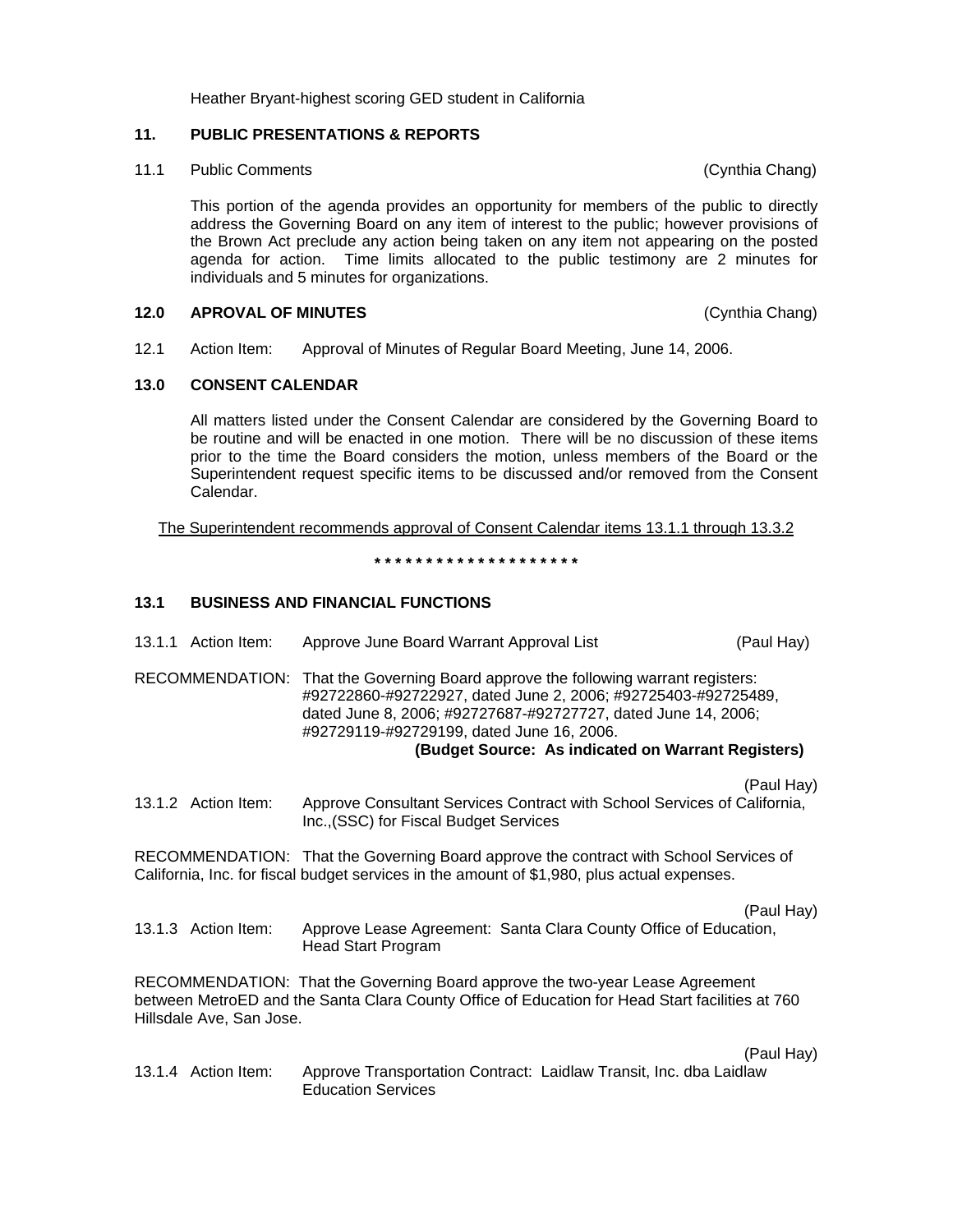RECOMMENDATION: That the Governing Board approve the 3-year transportation services contract between MetroED and Laidlaw Transit, Inc.

## **13.2 PERSONNEL**

# **13.3 INSTRUCTIONAL AND STUDENT FUNCTIONS**

13.3.1 Action Item: Application for Perkins 132 Grant, 2006-07 (John Fox)

RECOMMENDATION: That the Governing Board approve the Perkins 132 Grant application.

(Susan Glass) 13.3.2 Action Item: Approval with San Jose Job Corps for Instructional Aide, 2006-07

RECOMMENDATION: That the Governing Board approve the Agreement with san Jose Job Corps for Instructional Aide Support, for the period of August 30, 2006 to June 7, 2007.

13.3.3 Action Item: Cosmetology Agreements, 2006-07 (Susan Glass)

RECOMMENDATION: That the Governing Board approve the MAEP cosmetology agreements for the 2006-07 school year.

**\* \* \* \* \* \* \* \* \* \* \* \* \* \* \* \* \* \* \* \*** 

## **END OF CONSENT ITEMS**

## **14.0 INFORMATION ITEMS**

:

14.0.1 Information Item: MetroED Investment Portfolio as of 3/31/06 (Paul Hay)

RECOMMENDATION: That the Governing Board review the MetroED Board Investment Report.

14.0.2 Information Item: ADA Equalization Update (Tim Hallett)

RECOMMENDATION: That the Governing Board receive the update on ADA Equalization.

#### **END OF INFORMATION ITEMS**

#### **15.0 ACTION ITEMS AND REPORTS**

## **15.1 BOARD AND ADMINISTRATIVE FUNCTIONS**

- (Paul Hay) 15.1.1 Action Item: Master Business Relationship Agreement Campbell Union High School **District**
- RECOMMENDATION: That the Governing Board take no action on this item.

15.1.2 Action Item: Adopt Final 2006-07 Budgets (Paul Hay)

#### **PUBLIC HEARING OPEN**

RECOMMENDATION: That the Governing Board open the public hearing, accept public comment on the proposed 2006-07 budget, close the public hearing and adopt the proposed budget for the fiscal year 2006-07.

#### **PUBLIC HEARING CLOSED**